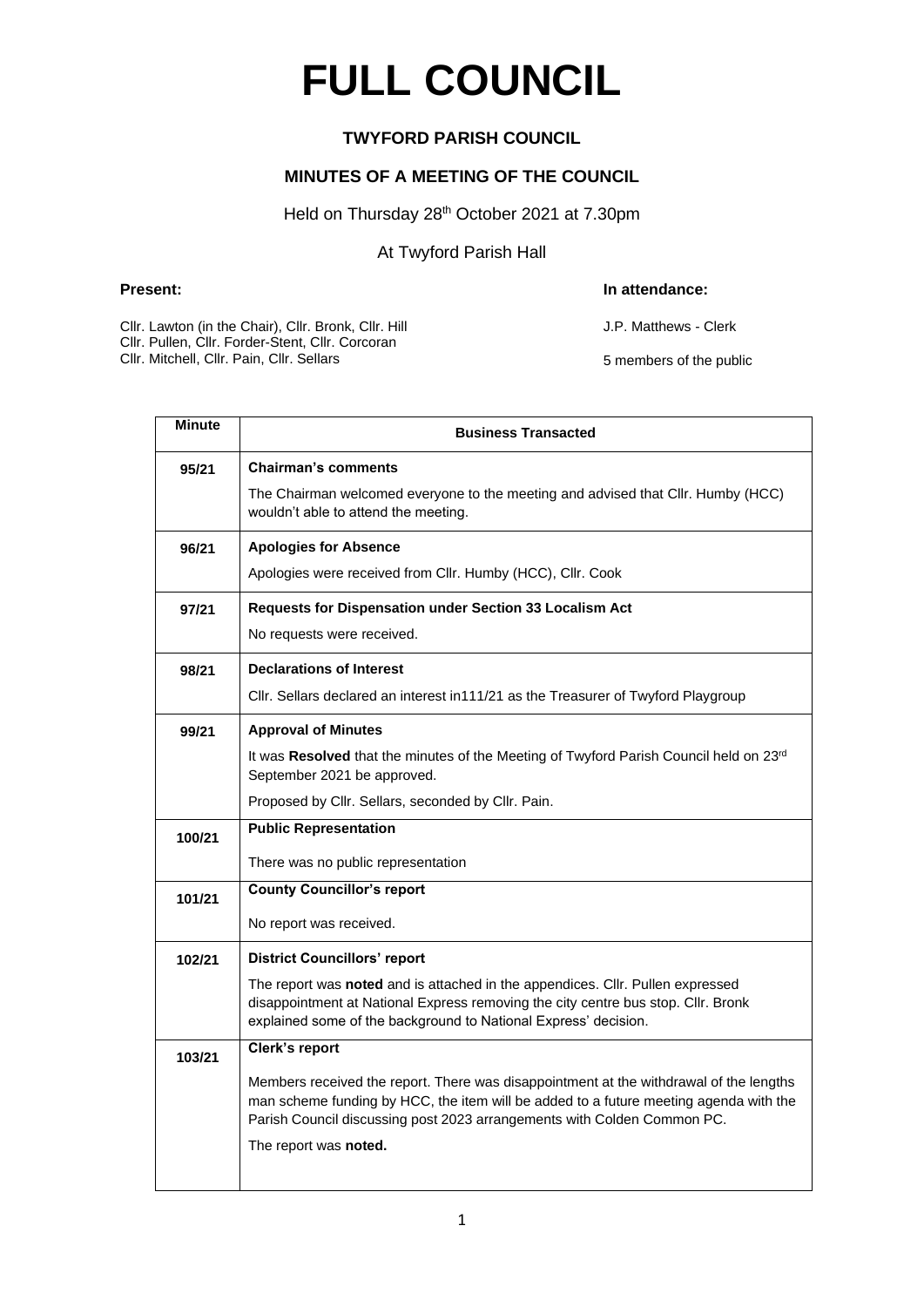| 104/21 | <b>Planning Committee</b>                                                                                                                                                                                                                                                                                                                                                                                                                                                                                                                                                                                                                                                                                                                                            |
|--------|----------------------------------------------------------------------------------------------------------------------------------------------------------------------------------------------------------------------------------------------------------------------------------------------------------------------------------------------------------------------------------------------------------------------------------------------------------------------------------------------------------------------------------------------------------------------------------------------------------------------------------------------------------------------------------------------------------------------------------------------------------------------|
|        | The draft minutes of the meeting of the Planning Committee held on 7 <sup>th</sup> October 2021<br>were received. Cllr. Corcoran advised that he felt there was a temporary shortage of<br>locally experienced planning officers at WCC and that Parish Council representations on<br>planning applications should take account of this. Cllr Mitchell suggested this be<br>considered at the next planning committee meeting. There were no further updates.                                                                                                                                                                                                                                                                                                        |
|        | It was Resolved to change the order of business on the agenda and bring forward Item                                                                                                                                                                                                                                                                                                                                                                                                                                                                                                                                                                                                                                                                                 |
| 105/21 | 15.                                                                                                                                                                                                                                                                                                                                                                                                                                                                                                                                                                                                                                                                                                                                                                  |
| 106/21 | <b>Highways Working Group</b>                                                                                                                                                                                                                                                                                                                                                                                                                                                                                                                                                                                                                                                                                                                                        |
|        | The draft minutes of the Highways Working Group were received and Cllr. Bronk talked<br>members through them and highlighted two specific items. The first was the need for a<br>double yellow line restriction on Finches Lane at the junction with Churchfields. This had<br>originally been included in a list previously supported by the Parish Council for WCC to<br>implement, however it had not progressed, and District Councillors would need to<br>investigate this matter. A member of the public spoke on the wider issue of the location<br>being a school crossing point and the difficulties involved with that location. Two<br>photographs were displayed which indicated how vehicles were obstructing pedestrian<br>visibility in the location. |
|        | The second item Cllr. Bronk highlighted was the "20's Plenty" initiative.                                                                                                                                                                                                                                                                                                                                                                                                                                                                                                                                                                                                                                                                                            |
|        | It was Resolved that the Twyford Parish Council reaffirm its strong support for a Traffic<br>Regulation Order application previously submitted to Winchester City Council for a<br>parking restriction on the north side of Finches Lane at its junction with Churchfields for a<br>distance of approximately 18 metres to the east of the junction.                                                                                                                                                                                                                                                                                                                                                                                                                 |
|        | Proposed by Cllr. Lawton, seconded by Cllr. Bronk                                                                                                                                                                                                                                                                                                                                                                                                                                                                                                                                                                                                                                                                                                                    |
|        | It was Resolved that the Twyford Parish Council support the motion 5ii on the agenda for<br>Hampshire Association of Local Council's AGM which requests Hampshire County<br>Council adopt a default 20mph speed limit for residential roads in rural Hampshire<br>settlements and that the Parish Council will send a letter to other Parish Councils seeking<br>their support.<br>Proposed by Cllr. Lawton, seconded by Cllr. Bronk                                                                                                                                                                                                                                                                                                                                 |
| 107/21 | <b>Finance Committee</b>                                                                                                                                                                                                                                                                                                                                                                                                                                                                                                                                                                                                                                                                                                                                             |
|        | The draft minutes of the meeting of the Finance Committee held on 9th September were<br>received.                                                                                                                                                                                                                                                                                                                                                                                                                                                                                                                                                                                                                                                                    |
|        | There was one recommendation. Cllr. Bronk drew attention to the requirement that the<br>Parish Council needed to ensure that the sum of the accounts with any single banking<br>institution should not exceed the £85,000 limit which is protected by the FSCS.                                                                                                                                                                                                                                                                                                                                                                                                                                                                                                      |
|        | The RFO clarified that the proposed new Savings Account would be a 35 day notice<br>account.                                                                                                                                                                                                                                                                                                                                                                                                                                                                                                                                                                                                                                                                         |
|        | F15/21 - It was Resolved that the RFO make the arrangements to:                                                                                                                                                                                                                                                                                                                                                                                                                                                                                                                                                                                                                                                                                                      |
|        | open a current account with Unity Trust Bank and transfer the existing<br>HSBC current account and:<br>open a Business Savings Account with Redwood Bank                                                                                                                                                                                                                                                                                                                                                                                                                                                                                                                                                                                                             |
|        | Proposed by Cllr. Sellars, seconded by Cllr. Forder-Stent                                                                                                                                                                                                                                                                                                                                                                                                                                                                                                                                                                                                                                                                                                            |
| 108/21 | <b>Schedule of Payments</b>                                                                                                                                                                                                                                                                                                                                                                                                                                                                                                                                                                                                                                                                                                                                          |
|        | It was Resolved to approve the Schedule of Payments for October 2021                                                                                                                                                                                                                                                                                                                                                                                                                                                                                                                                                                                                                                                                                                 |
|        | The schedule is attached in the appendices.                                                                                                                                                                                                                                                                                                                                                                                                                                                                                                                                                                                                                                                                                                                          |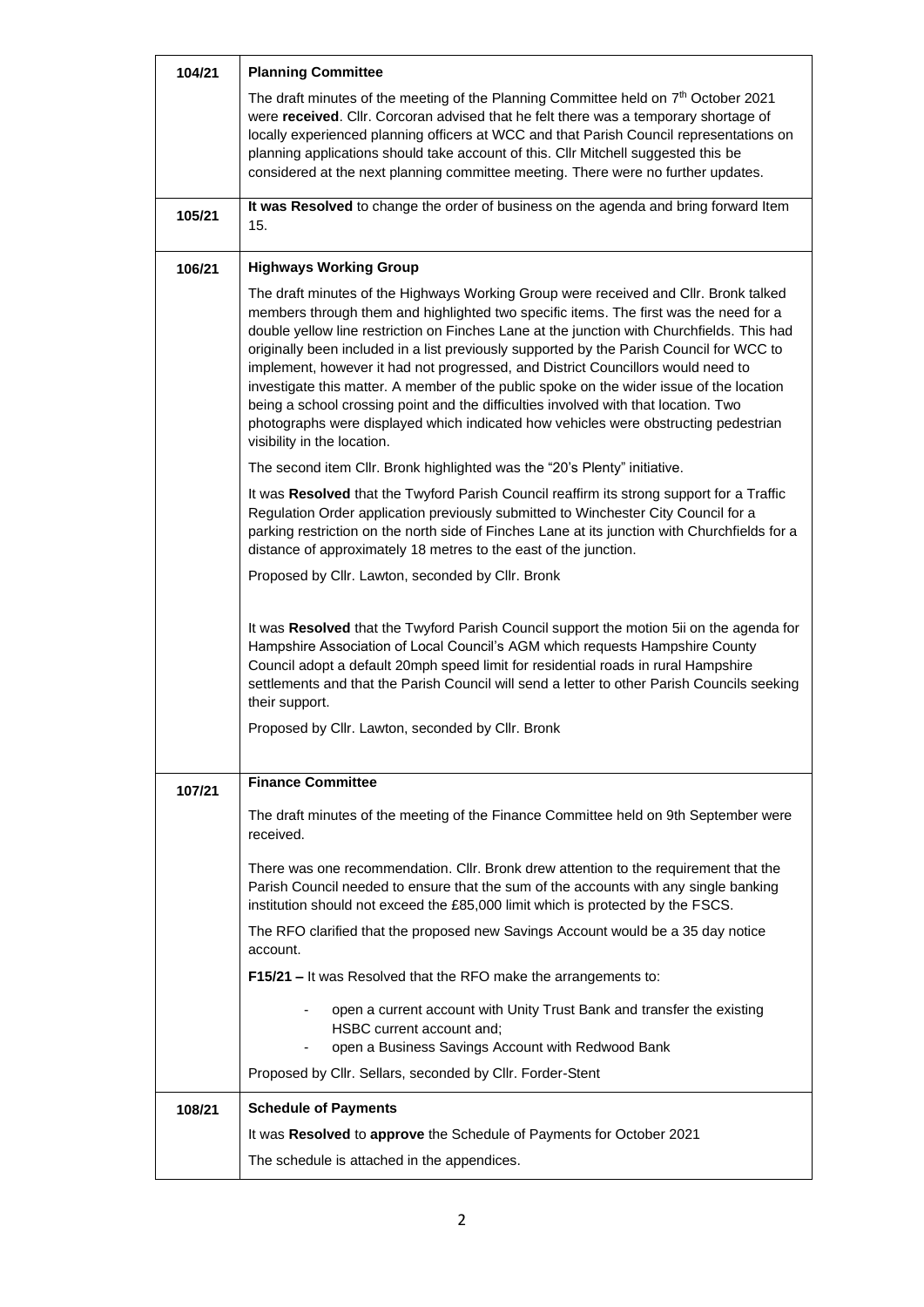| 109/21 | <b>Balance of the bank accounts</b>                                                                             |                          |                                                                                                                                                                                                                                                                                           |  |  |
|--------|-----------------------------------------------------------------------------------------------------------------|--------------------------|-------------------------------------------------------------------------------------------------------------------------------------------------------------------------------------------------------------------------------------------------------------------------------------------|--|--|
|        | The bank balances as of 30 <sup>th</sup> September were noted.                                                  |                          |                                                                                                                                                                                                                                                                                           |  |  |
|        | <b>Ordinary Accounts</b>                                                                                        |                          | Interest rate                                                                                                                                                                                                                                                                             |  |  |
|        | <b>HSBC C/A</b>                                                                                                 | £6,091.50                | 0.0%                                                                                                                                                                                                                                                                                      |  |  |
|        | <b>HSBC Savings</b><br>Nationwide                                                                               | £62,789.27<br>£84,047.60 | 0.01%<br>0.05%                                                                                                                                                                                                                                                                            |  |  |
|        |                                                                                                                 |                          |                                                                                                                                                                                                                                                                                           |  |  |
|        | <b>Total</b>                                                                                                    | £152,928.37              |                                                                                                                                                                                                                                                                                           |  |  |
| 111/21 | <b>S137 Grant Applications</b>                                                                                  |                          |                                                                                                                                                                                                                                                                                           |  |  |
|        | Two applications for S137 had been received.                                                                    |                          |                                                                                                                                                                                                                                                                                           |  |  |
|        | or further information.                                                                                         |                          | It was Resolved that members considered that there was insufficient information for the<br>Twyford Playgroup application and asked that it be brought back to a future Full Council<br>meeting and that a representative from the group be invited to provide any clarifications          |  |  |
|        | storage boxes.                                                                                                  |                          | It was Resolved to award £200 to Twyford Tots to provide Christmas decorations and                                                                                                                                                                                                        |  |  |
|        | Proposed by Cllr. Corcoran, seconded by Cllr. Hill                                                              |                          |                                                                                                                                                                                                                                                                                           |  |  |
| 112/21 | <b>Parish Farm Advisory Committee</b>                                                                           |                          |                                                                                                                                                                                                                                                                                           |  |  |
|        | specific interest.                                                                                              |                          | The draft minutes of the meeting of the Parish Farm Advisory Committee held on 14th<br>October were received. Cllr. Corcoran presented the minutes and highlighted items of                                                                                                               |  |  |
|        | There was one recommendation relating to fishing of the navigation and the current poor<br>health of the water. |                          |                                                                                                                                                                                                                                                                                           |  |  |
|        |                                                                                                                 |                          | It was Resolved that permission to fish the navigation is withdrawn and that no fishing<br>will be permitted on the Parish Council owned section of the navigation.                                                                                                                       |  |  |
|        | Proposed by Cllr. Corcoran, seconded by Cllr. Lawton                                                            |                          |                                                                                                                                                                                                                                                                                           |  |  |
|        | Twyford Neighbourhood Plan                                                                                      |                          |                                                                                                                                                                                                                                                                                           |  |  |
| 113/21 |                                                                                                                 |                          |                                                                                                                                                                                                                                                                                           |  |  |
|        |                                                                                                                 |                          | Members received and considered a report which is attached in the appendices.                                                                                                                                                                                                             |  |  |
|        | It was Resolved that:                                                                                           |                          |                                                                                                                                                                                                                                                                                           |  |  |
|        | 1).<br>2)                                                                                                       |                          | Note the report from the SDNPA Director of Planning to the South Downs<br>Planning Committee 14th October 2021 and the Decision Statement on Twyford<br>Neighbourhood Development in Appendix 2 of their report.<br>Agree the modifications should be made to the Plan in response to the |  |  |
|        | Appendix 2 of the same report                                                                                   |                          | Examiner's recommendations to meet "the basic conditions" as set out in                                                                                                                                                                                                                   |  |  |
|        |                                                                                                                 |                          | 3) Agree the holding of a Referendum on 13 <sup>th</sup> January 2022 to vote on whether the<br>Twyford Neighbourhood Development Plan should be adopted as part of the<br>Development Plan for the South Downs National Park                                                             |  |  |
|        | 4)                                                                                                              |                          | Request the Technical group to prepare appropriate publicity so that the voters                                                                                                                                                                                                           |  |  |
|        | of the Parish are properly informed<br>5)<br>following the changes required by the Examiner                     |                          | That minor text amendments be made to the plan to ensure continuity of the text                                                                                                                                                                                                           |  |  |
|        | Proposed by Cllr. Lawton, seconded by Cllr. Mitchell                                                            |                          |                                                                                                                                                                                                                                                                                           |  |  |
|        |                                                                                                                 |                          |                                                                                                                                                                                                                                                                                           |  |  |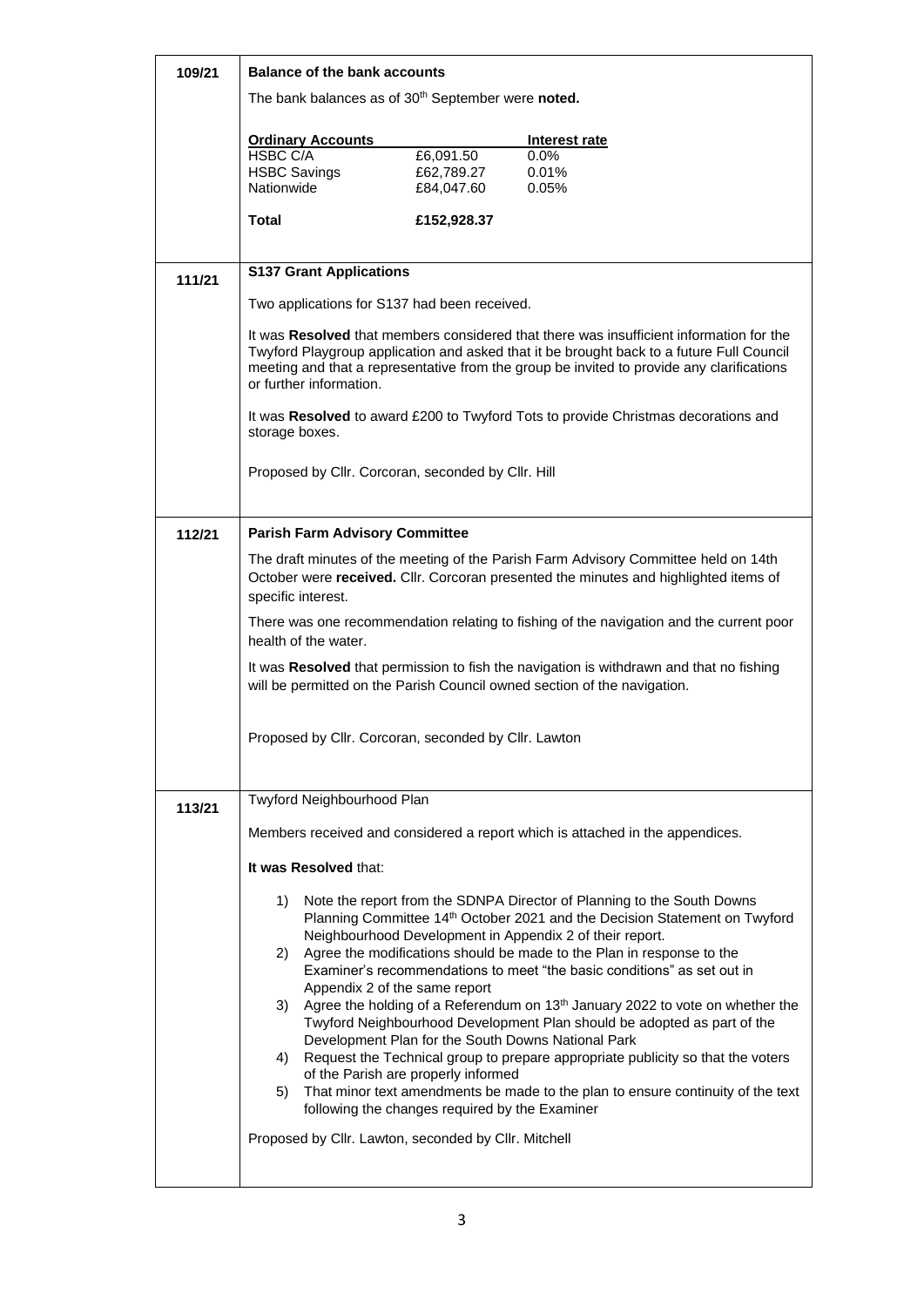| 114/21 | <b>Projects</b>                                                                                                                                                                                                                                                                                                                                                                                                                                                                                                                                                                                                                                                                                                                                                              |
|--------|------------------------------------------------------------------------------------------------------------------------------------------------------------------------------------------------------------------------------------------------------------------------------------------------------------------------------------------------------------------------------------------------------------------------------------------------------------------------------------------------------------------------------------------------------------------------------------------------------------------------------------------------------------------------------------------------------------------------------------------------------------------------------|
|        | Flood Mitigation - Cllr. Lawton advised that the SDNPA CIL application had been<br>rejected and he felt that the SDNPA had misunderstood aspects of the application which<br>therefore made it less appealing when considering all of the other 400 bids. Both the<br>Parish Council and SDNPA needed to talk as both parties were clearly at odds each<br>other. Cllr. Lawton was also concerned at some comments made by members of the<br>Planning Committee which clearly suggested they had been briefed with incorrect<br>information. Cllr. Corcoran said he was extremely surprised that following the Parish<br>Council's representation to the SDNPA Planning Committee that not a single member<br>wished to clarify or question the views of the Parish Council. |
|        | Cycleway - There was no substantive update, however Cllr. Cook had been seeking<br>updates from HCC. It was felt that this work should now fall under the Highways Working<br>Group.                                                                                                                                                                                                                                                                                                                                                                                                                                                                                                                                                                                         |
|        | Cllr. Pullen left the meeting at 9.01pm                                                                                                                                                                                                                                                                                                                                                                                                                                                                                                                                                                                                                                                                                                                                      |
|        | <b>Climate Change</b> – There was a very well attended meeting on $6th$ October on<br>"Superhomes" and retrofitting of existing houses with energy efficient materials. A<br>workshop had been attended and a pack of information will shortly be received on ideas<br>that individuals can do to reduce their carbon footprint. The group could do with additional<br>resource to help develop and shape its ideas.                                                                                                                                                                                                                                                                                                                                                         |
| 115/21 | Items for consideration at a future Full Parish Council meeting                                                                                                                                                                                                                                                                                                                                                                                                                                                                                                                                                                                                                                                                                                              |
|        | No items suggested.                                                                                                                                                                                                                                                                                                                                                                                                                                                                                                                                                                                                                                                                                                                                                          |
| 116/21 | Due to the confidential nature of the next item of business, It was Resolved to ask the<br>public to leave the meeting.                                                                                                                                                                                                                                                                                                                                                                                                                                                                                                                                                                                                                                                      |
|        | <b>CONFIDENTIAL</b>                                                                                                                                                                                                                                                                                                                                                                                                                                                                                                                                                                                                                                                                                                                                                          |
| 117/21 | <b>Allotment tenancies</b>                                                                                                                                                                                                                                                                                                                                                                                                                                                                                                                                                                                                                                                                                                                                                   |
|        | Members received and considered a report on allotment tenancies and considered<br>representations that had been submitted to the Council.                                                                                                                                                                                                                                                                                                                                                                                                                                                                                                                                                                                                                                    |
|        | It was Resolved to:                                                                                                                                                                                                                                                                                                                                                                                                                                                                                                                                                                                                                                                                                                                                                          |
|        | To withdraw the Notice to Terminate relating to one tenancy and to amend the<br>termination date to 31 <sup>st</sup> December 2021 for the second tenancy referred to in the report.                                                                                                                                                                                                                                                                                                                                                                                                                                                                                                                                                                                         |
|        | The meeting closed at 9:31pm                                                                                                                                                                                                                                                                                                                                                                                                                                                                                                                                                                                                                                                                                                                                                 |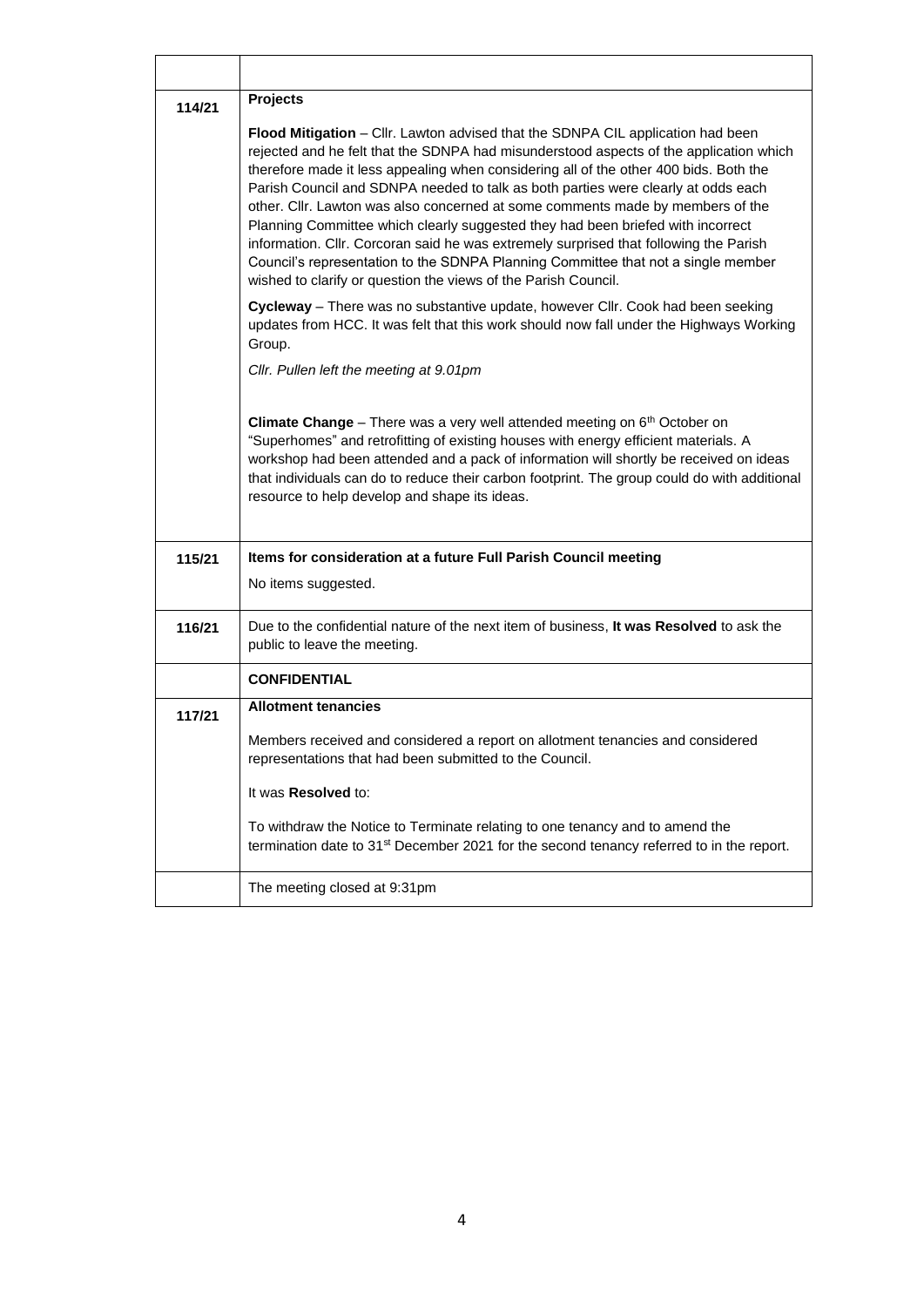## Item 102/21

### **District Councillors' Report to Twyford Parish Council October 2021**

#### Afghan Refugees

Winchester City Council has been allocated 2 refugee families for rehousing next week. The thanks of the City Council are given to the many people who have donated items for distribution to refugee families.

#### River Park Leisure Centre: Public Briefing Monday 1 November 2021

The City Council is preparing for a virtual Public Briefing for Monday 1 November at 6.30pm.

This update will relate to the site of the decommissioned River Park Leisure Centre building. At the meeting the City Council will announce to all attendees the proposals for the site and confirm that they will go on to be discussed at Cabinet on 23 November.

#### Central Winchester Regeneration plans

A virtual Open Forum will be held at 6.00pm on Monday 22nd November.

#### Current formal consultations<https://winchester.citizenspace.com/>

- Digital Winchester Winchester City Council is keen to understand the changing digital needs of residents, employers, innovators and investors. A short survey which should take around 10 minutes can be accessed via the City Council website accessed via the above link. The consultation closes on 1st December 2021.
- A Digital Winchester call for evidence The Council has set out four challenges it is seeking to answer: Infrastructure, Access, Opportunities, Future potential. It is asking residents, businesses, organisations, employers, innovators and investors to send it their evidence to support these challenges. The consultation closes on 31<sup>st</sup> December 2021
- Great Minster Street and The Square Experimental Traffic Regulation Orders The Orders are to be on an experimental basis for a maximum period of 18 months and the Council will in due course consider whether the provisions of the Order should continue in force indefinitely by means of a permanent Order. The consultation closes on 30<sup>th</sup> January 2022.
- The Broadway Market TRO (experimental) consultation closes on 4<sup>th</sup> February 2022

#### Winchester Local Plan

**The City Council is preparing its next Local Plan. Although Twyford Parish falls within the South Downs National Park and so the Winchester Local Plan will not be directly applicable to Twyford Parish, the parish will be affected by development and other sites that result in impacts on the parish such as traffic though the village.** 

**The City Council is hosting workshops. The next, Development in your community - Market towns and rural areas is on** Tuesday 16th November at Marwell Hotel. Their objective is to share ideas on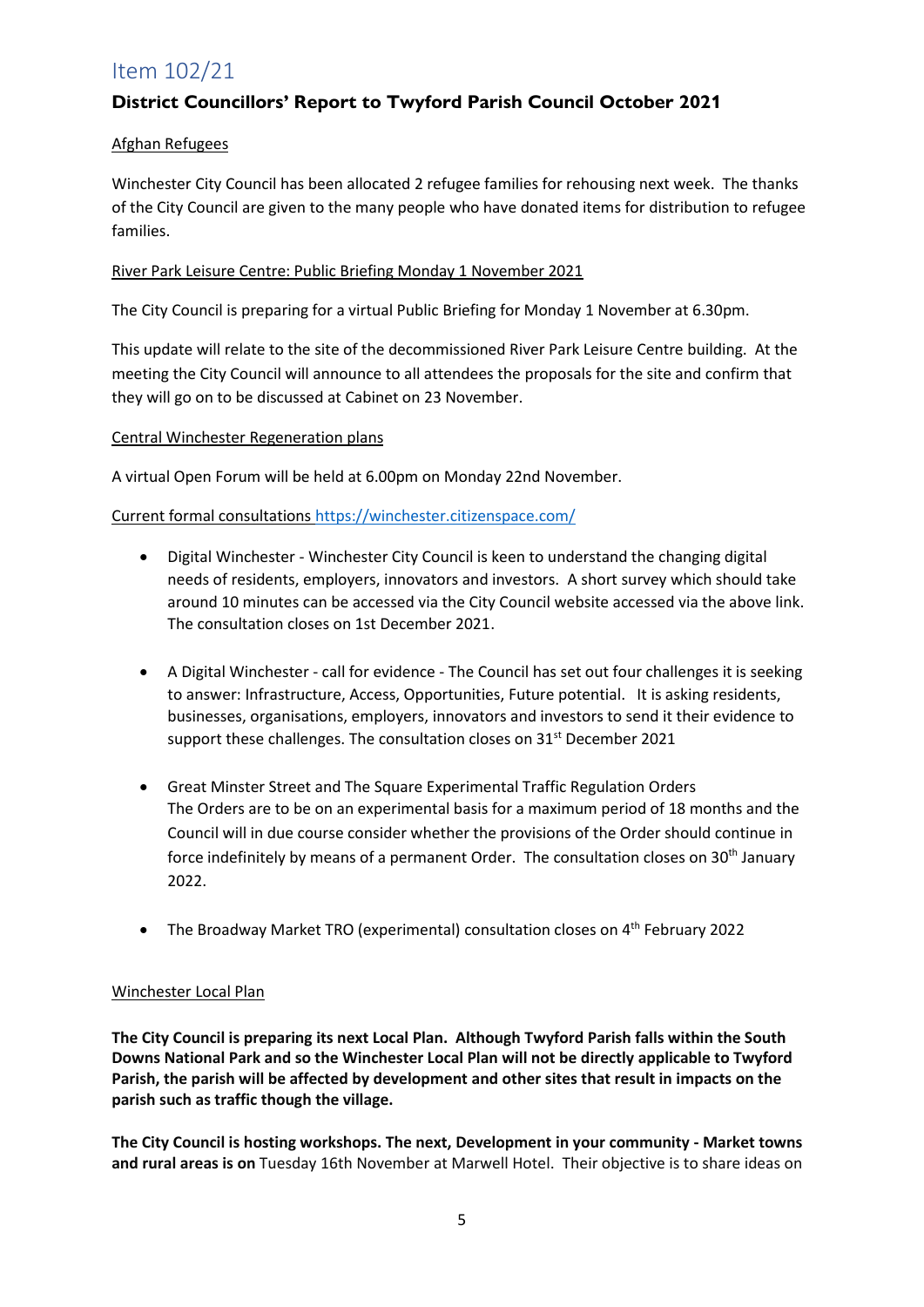making new development work in your area. Residents are invited to join the workshop to provide ideas on your local area.

The workshop has been split into two separate sessions, please only register for one session. You can sign up to one of the sessions below:

[Afternoon session -](https://www.eventbrite.co.uk/e/196515141077) 3:30pm

#### [Evening session 6pm](https://www.eventbrite.co.uk/e/196517738847)

#### National Express

Residents may be aware that National Express announced the cessation of services from Winchester because its new longer coaches could not safely turn in the area in front of the Guildhall. Ongoing discussions resulted in an agreement to provide the service from the St Catherine's Park and Ride car park; but the commencement date is dependent on alterations to existing signage, which are outside the control of the City Council.

#### Waste and Recycling

Winchester District has been named as the location with the highest rates for recycling. Please remember that Colden Common has now been provided with a "carton bin" for things like pringle tubes, tetrapak cartons and paper cups in the car park opposite the Co-op.

#### Letterbox at the Twyford Moors Triangle

A further email has been sent to Royal Mail asking why the letterbox was removed from the Twyford Moors Main Road and Highbridge Road junction triangle without any warning or prior consultation; and drawing to its attention that residents must now travel more than half a mile to reach their nearest letterbox.

#### **Highways**

A number of communications to Hampshire County Council and Winchester City Council have occurred regarding a range of highways issues, details can be provided on request. Residents are however urged to report concerns about potholes or overgrown hedges directly using the Hampshire County Council website:

<https://www.hants.gov.uk/transport/roadmaintenance/roadproblems>

#### Bus Services for Students

Concerns of residents about the high cost of bus passes for students attending Peter Symonds College, or other local colleges have been raised. Students living in the "South Hants" Stagecoach fares zone pay £200 less per year than those in Colden Common and Twyford whose bus pass can take them as far as Brighton or Basingstoke! These concerns have been referred for consideration at the HCC Decision Day discussion about its Bus Service Improvement Plan for Hampshire.

Ward Councillors: Tony Bronk: tbronk@winchester.gov.uk or telephone 714275 Sue Cook: susancook@winchester.gov.uk or telephone 07884111916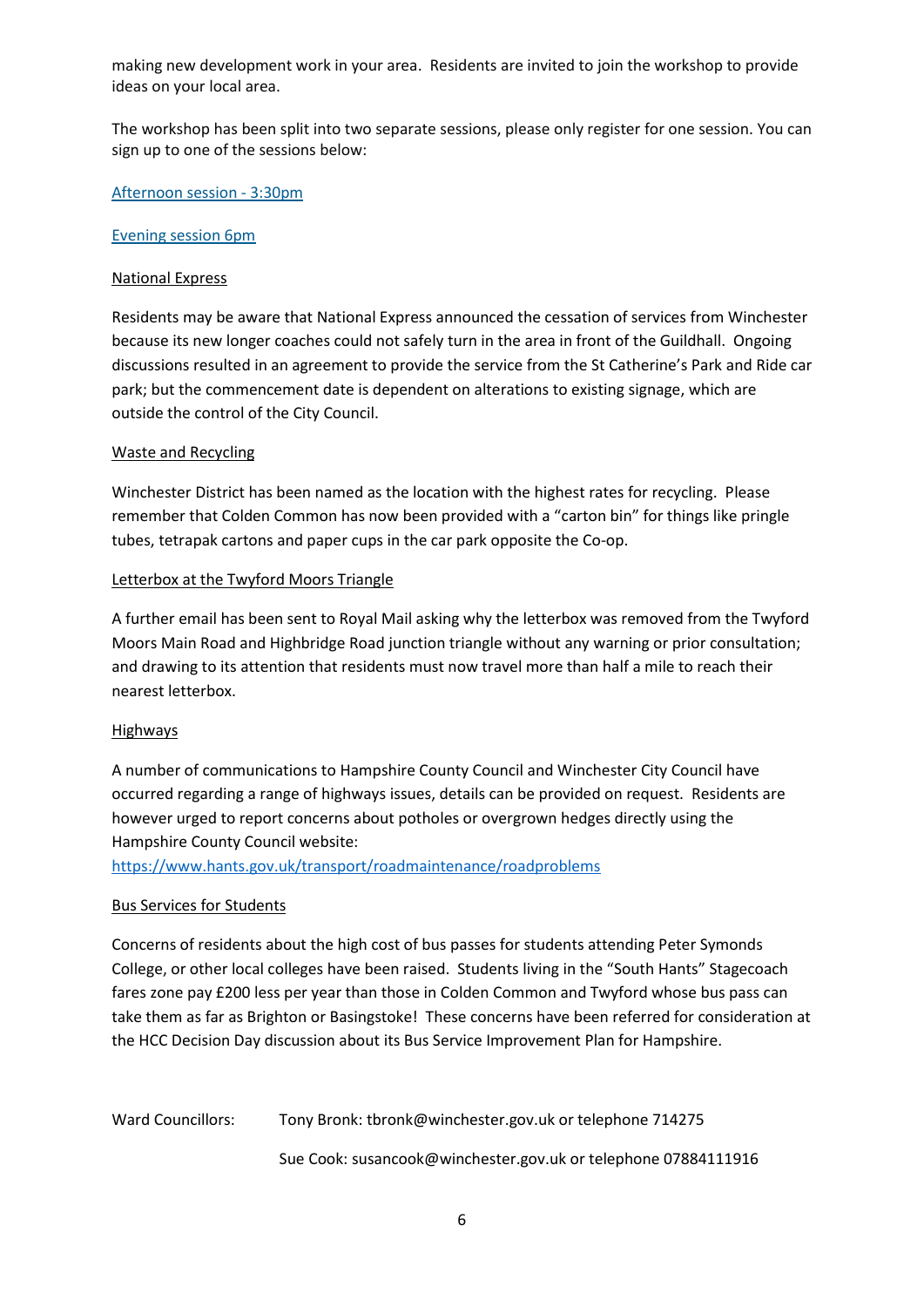## Item 103/21



## **Twyford Parish Council**

#### **Clerk's Report**

Councillors are reminded that the items within this report are provided for information only and not available for debate. If it is considered that an item listed within the report should be debated fully by members, then it will be placed on the next appropriate committee or council agenda. Any member wanting clarification or further information on any aspect of items within the report please contact me in advance of the meeting.

#### **General reading and information.**

The following publications have been received and available for members to read:

- Rural Service Network Rural Bulletin October 2021
- WCC Your Council news
- South Downs News October

#### **Other information**

- 1) All members need to be aware of the disclosable pecuniary interest forms and consider whether there have been any changes since it was last written. If there was a need for any change to be made, please contact me and I will supply fresh document for completion.
- 2) Broadband project A final cost has been requested from Openreach and following this step, residents will be able to apply for and pledge "gigabit Vouchers" towards the scheme.
- 3) The Electricity supplier for Hunter Park field has been changed to Octopus Energy.
- 4) I have been made aware that HCC will no longer fund the lengthsman scheme from 2023. Parishes will need to consider their own arrangements.
- 5) The new SLR post socket has been installed on Hazeley Road. I am arranging for the post, currently stored at Hunter Park, to be attached to the socket.
- 6) The SDNPA CIL grant for £12,700 towards the Hunter Park playground project has been received.

Jamie Matthews Parish Clerk 22nd October 2021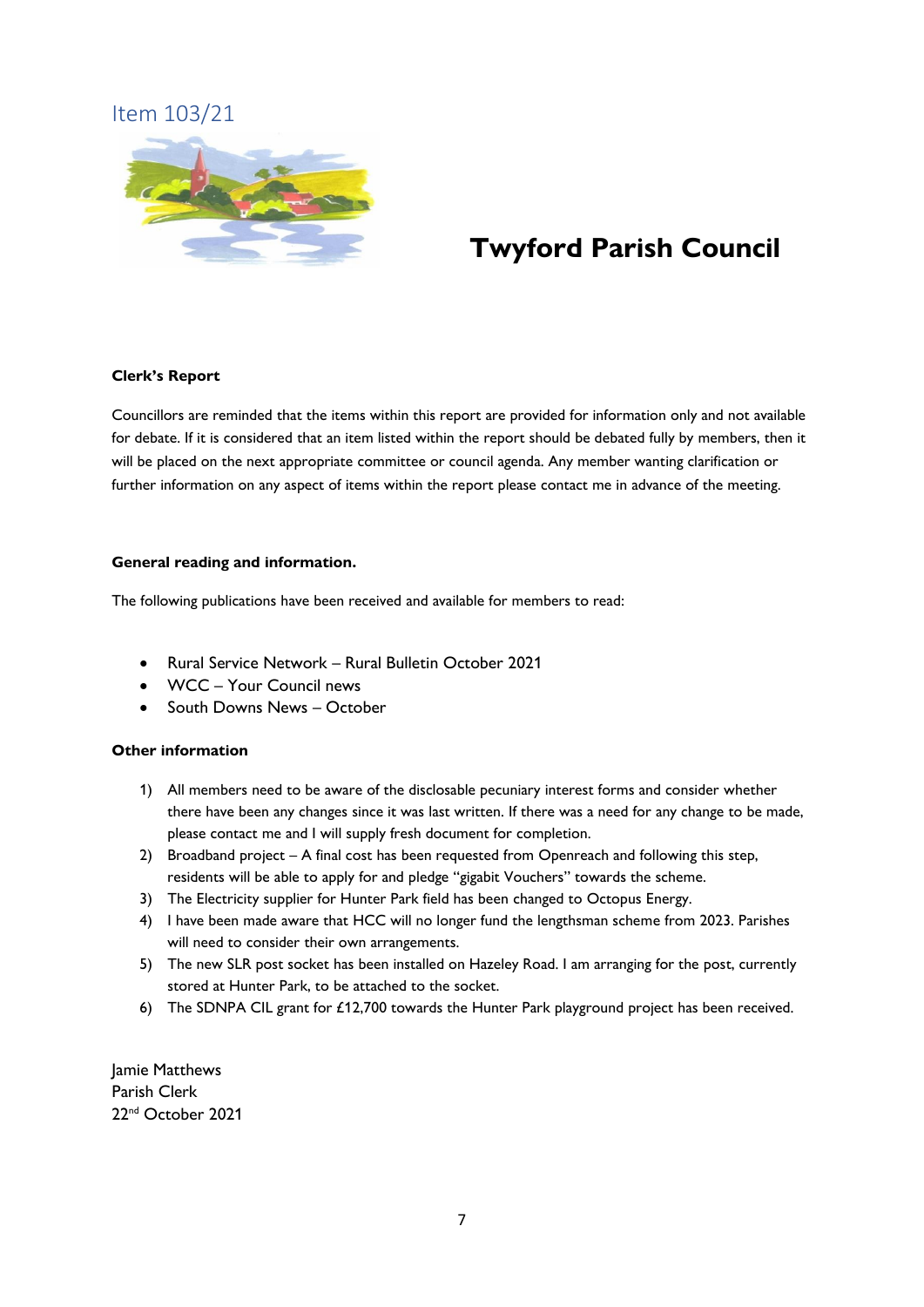## Item 108/21

Full Council Meeting - 28<sup>th</sup> October 2021

#### **Schedule of Payments October 2021**

| Ledger<br>date | ExpTno | Paid       | Gross    | Vat    | <b>Net</b> | Comments                                                                                                               |
|----------------|--------|------------|----------|--------|------------|------------------------------------------------------------------------------------------------------------------------|
| 01/10/2021     | 150    | 01/10/2021 | 2,389.89 | 0.00   | 2,389.89   | Came and Company - Annual Insurance<br>J.P. Matthews - Expenses - (Flowers for leaving                                 |
| 01/10/2021     | 151    |            | 22.40    | 3.50   | 18.90      | cleaner)                                                                                                               |
| 04/10/2021     | 149    |            | 312.00   | 52.00  | 260.00     | Green Smile Ltd - Additional dog bin emptying                                                                          |
| 04/10/2021     | 152    |            | 11.99    | 2.00   | 9.99       | 1&1 IONOS - Monthly web server hosting                                                                                 |
| 04/10/2021     | 153    |            | 480.00   | 80.00  | 400.00     | PKF Littlejohn - External Audit                                                                                        |
| 05/10/2021     | 154    |            | 157.50   | 0.00   | 157.50     | Hilary Frearson - TNP support                                                                                          |
| 05/10/2021     | 155    |            | 1,663.65 | 277.27 | 1,386.38   | Green Smile Ltd - Monthly grounds maintenance                                                                          |
| 05/10/2021     | 156    |            | 36.00    | 0.00   | 36.00      | Peter Lippiett - Hire for Parish Hall for ACT event                                                                    |
| 09/10/2021     | 157    |            | 204.24   | 0.00   | 204.24     | Wyatt Electrical - September Caretaking hours                                                                          |
| 13/10/2021     | 158    | 13/10/2021 | 3,264.93 | 544.15 | 2,720.78   | Business Stream - Pavilion Water (including leak)                                                                      |
| 13/10/2021     | 159    | 13/10/2021 | 15.05    | 2.51   | 12.54      | Business Stream - Water supply (HP Field)                                                                              |
| 15/10/2021     | 160    |            | 83.33    | 13.89  | 69.44      | Viking - Stationery (inc printer toner)                                                                                |
| 15/10/2021     | 161    | 15/10/2021 | 131.62   | 21.94  | 109.68     | Quality Garden Supplies - Playsand for HP                                                                              |
| 15/10/2021     | 162    |            | 325.00   | 0.00   | 325.00     | Winchester City Council - Dog bin emptying Q2                                                                          |
| 15/10/2021     | 163    |            | 429.00   | 71.50  | 357.50     | Playdale Ltd - Replacement cradle swing and chains -<br>Northfields<br>Shoreland Network Solutions - September Cricket |
| 18/10/2021     | 164    |            | 1,557.98 | 259.66 | 1,298.32   | Maintenance                                                                                                            |
| 18/10/2021     | 165    |            | 800.00   | 0.00   | 800.00     | Matt Riley - S137 Grant - Locality Festival. Minute 67/21                                                              |
| 21/10/2021     | 166    |            | 112.95   | 18.82  | 94.13      | Business Stream - Water Supply - Allotments                                                                            |
| 21/10/2021     | 167    |            | 36.04    | 6.01   | 30.03      | Octopus Energy - HP Field Electricity                                                                                  |
| 22/10/2021     | 168    |            | 35.60    | 0.00   | 35.60      | Sue Merritt - Milegae - September<br>J.P. Matthews - Mileage - September. Postage. Car                                 |
| 22/10/2021     | 169    |            | 98.95    | 0.00   | 98.95      | Parking                                                                                                                |
| 22/10/2021     | 170    |            | 11.99    | 2.00   | 9.99       | 1&1 IONOS - Monthly web hosting                                                                                        |
| 22/10/2021     | 171    |            | 1,674.56 | 0.00   | 1,674.56   | Employee Salaries - October Salaries                                                                                   |
| 22/10/2021     | 172    |            | 469.41   | 0.00   | 469.41     | HCC Pensions - October pensions                                                                                        |
| 22/10/2021     | 173    |            | 261.35   | 0.00   | 261.35     | HMRC - October PAYE and NIC                                                                                            |

**£14,585.43 £1,355.25 £13,230.18**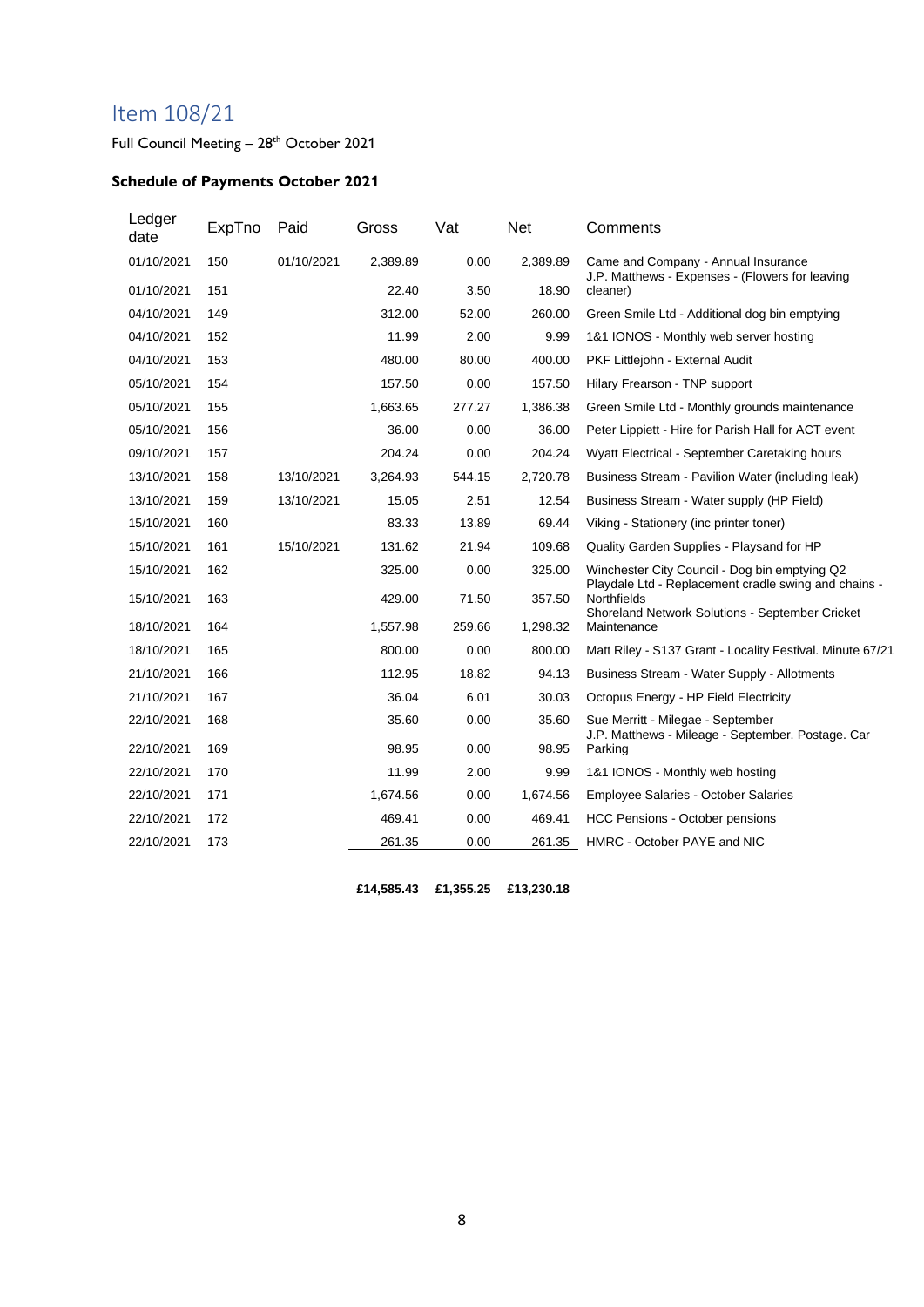## Item 109/21



## **Twyford Parish Council**

Full Council Meeting - 28<sup>th</sup> October 2021

#### **Bank Balances as of 30th September 2021**

| <b>Ordinary Accounts</b> |             | Interest rate |
|--------------------------|-------------|---------------|
| <b>HSBC C/A</b>          | £6,091.50   | $0.0\%$       |
| <b>HSBC Savings</b>      | £62,789.27  | 0.01%         |
| Nationwide               | £84,047.60  | 0.05%         |
| Total                    | £152,928.37 |               |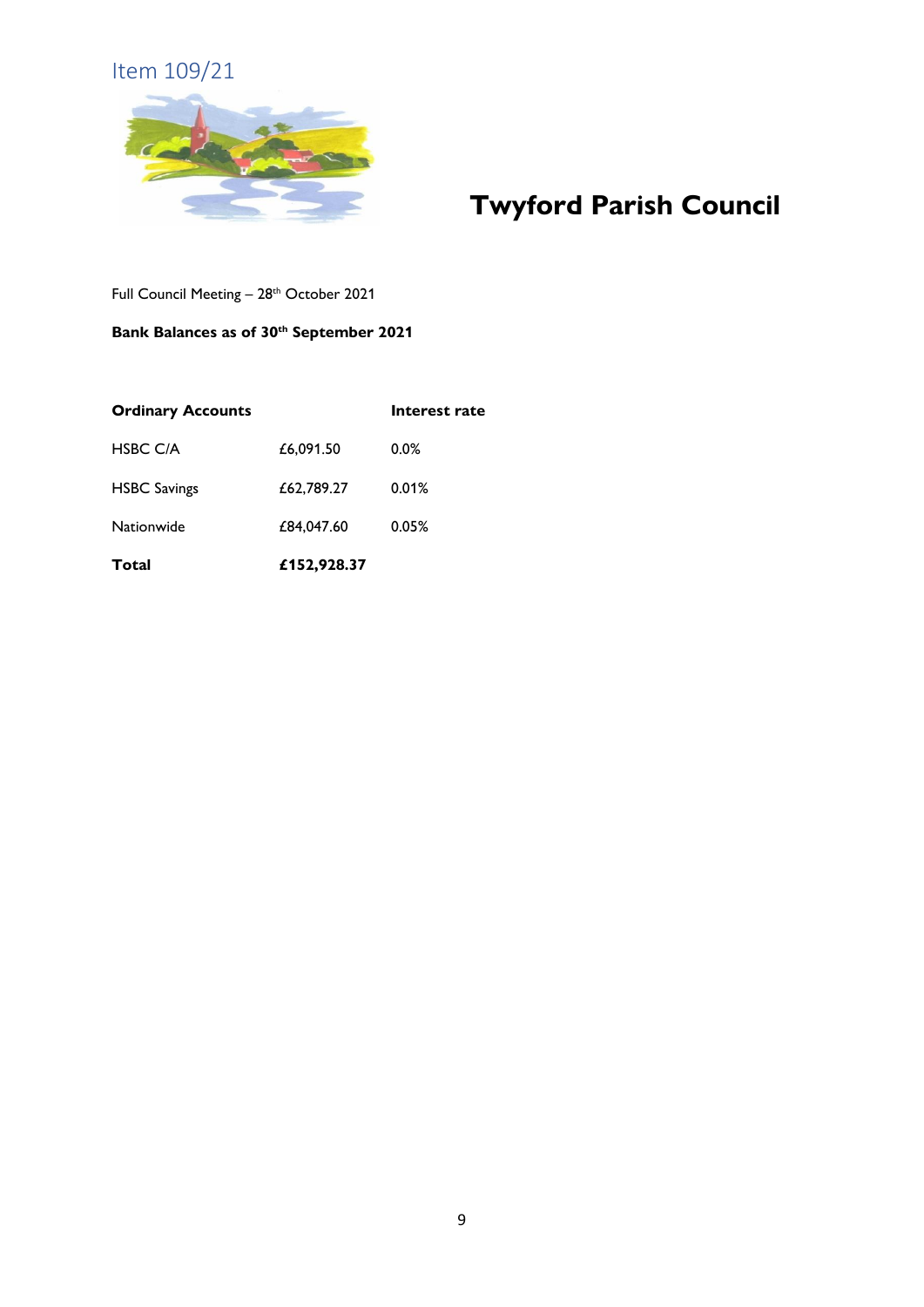## **PARISH FARM ADVISORY COMMITTEE**

## **TWYFORD PARISH COUNCIL**

## **DRAFT MINUTES of a meeting held on Thursday 14th October 2021**

## **7.30pm at The Pavilion, Hunter Park**

| <b>Present</b>           | <b>Apologies</b>           | In attendance                |
|--------------------------|----------------------------|------------------------------|
|                          |                            |                              |
| Cllr Chris Corcoran      | <b>Martin Locke</b>        | Sue Merritt, Assistant Clerk |
| <b>Cllr Sue Cook</b>     | <b>Cllr Chris Mitchell</b> |                              |
| <b>Cllr Steve Pullen</b> | David Owen                 |                              |
| <b>Cllr Tony Bronk</b>   |                            |                              |
| <b>Andy Coates</b>       |                            |                              |
| Jonathan McGill          |                            |                              |
| Aidan Bocci              |                            |                              |

| 1. | <b>Apologies</b>                                                                                                                                                                                                                                                                                                     |
|----|----------------------------------------------------------------------------------------------------------------------------------------------------------------------------------------------------------------------------------------------------------------------------------------------------------------------|
|    | Apologies received from Martin Locke, Cllr Chris Mitchell and David Owen                                                                                                                                                                                                                                             |
| 2. | Minutes of meeting held on 5 <sup>th</sup> August 2021                                                                                                                                                                                                                                                               |
|    | It was resolved that the minutes of the meeting of 5 <sup>th</sup> August 2021 were correct.                                                                                                                                                                                                                         |
| 3. | Report of action since the last meeting held on 5 <sup>th</sup> August 2021.                                                                                                                                                                                                                                         |
|    | Prospective new member for Committee: Aidan Bocci<br>$\bullet$<br>David Owen has resigned from the Committee, and David Eaton retired and<br>has since passed away. Both were founding members of the Committee of<br>around 1996. The Committee now has two vacancies, one proposed to be<br>filled by Aidan Bocci. |
|    | Asst Clerk to arrange letter of thanks to David Owen and letter of condolence<br>to the family of David Eaton.                                                                                                                                                                                                       |
|    | A memorial for David Easton to be considered and brought forward to the next<br>meeting.                                                                                                                                                                                                                             |
|    | It was noted that the stones installed by David Eaton have graffiti on them, Cllr<br>Sue Cook to speak to Cllr Waine Lawton.                                                                                                                                                                                         |
|    | <b>Information Board</b>                                                                                                                                                                                                                                                                                             |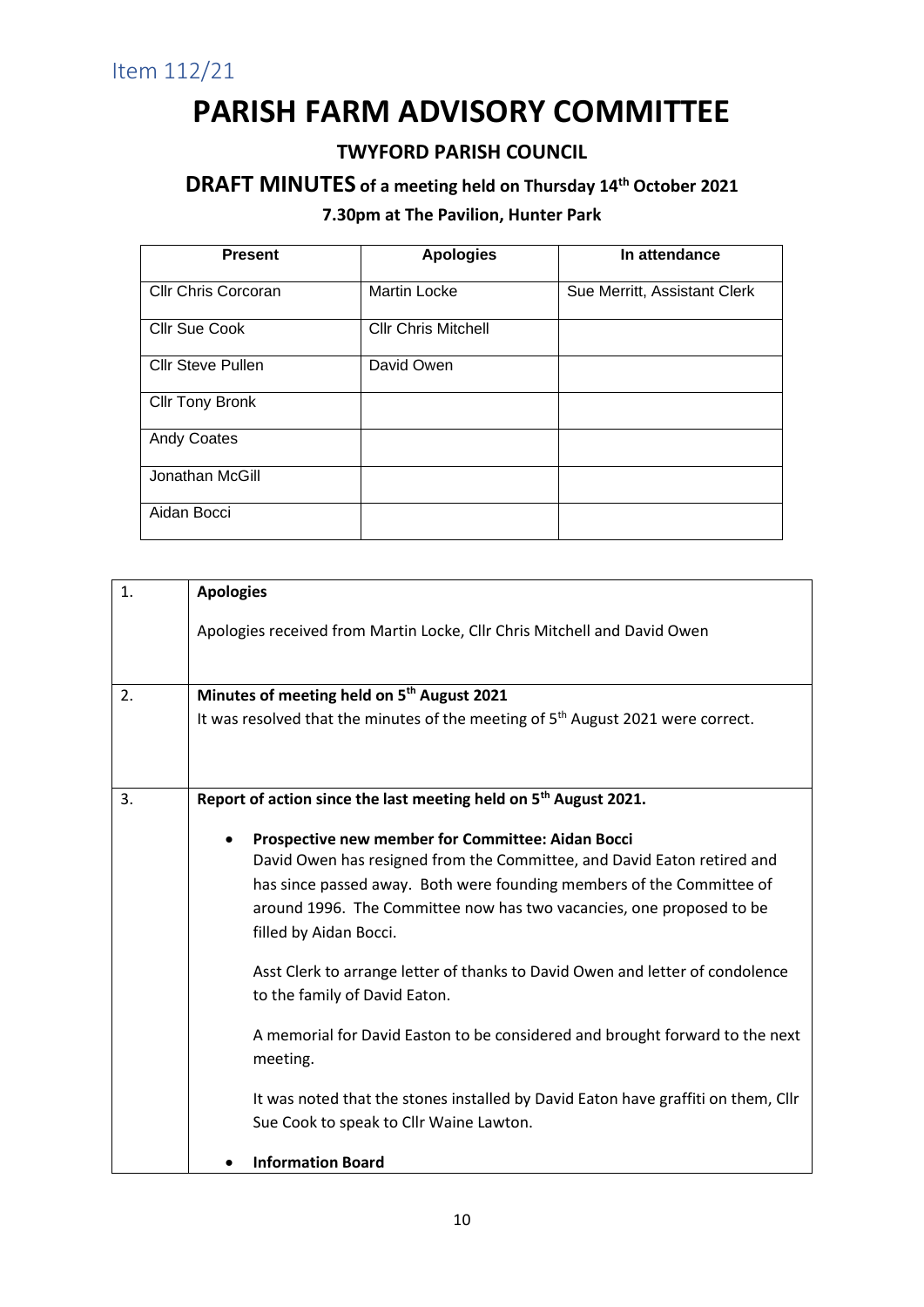|     | Andy Coates reported that the information board is due for delivery early                                                                                                              |
|-----|----------------------------------------------------------------------------------------------------------------------------------------------------------------------------------------|
|     | November. A borer would be required together with a working group of three                                                                                                             |
|     | people for installation.                                                                                                                                                               |
|     |                                                                                                                                                                                        |
|     | <b>Removal of fallen tree</b>                                                                                                                                                          |
|     | Chris Corcoran confirmed the fallen tree is not on Mr Gold's land.                                                                                                                     |
|     | <b>Signage</b>                                                                                                                                                                         |
|     | Sue Cook confirmed 4 signs would be ordered at a cost of £92.96 each, total of                                                                                                         |
|     | £371+VAT. The signage would be anti-graffiti and the same size as the existing                                                                                                         |
|     | signs, replacing the existing signs which would be recycled to another location.                                                                                                       |
|     | The artwork would be ready week commencing 18 <sup>th</sup> October with a delivery<br>date of 7-10 working days later. Sue reported that Cllr Waine Lawton agreed                     |
|     | for the Caretaker to carry out the installation of the signage. The Chair                                                                                                              |
|     | thanked Cllr Sue Cook for organising the signage.                                                                                                                                      |
|     | Jonathan McGill circulated some photographs of signage prior to the meeting                                                                                                            |
|     | which members thanked him for.                                                                                                                                                         |
|     |                                                                                                                                                                                        |
| 4.  | <b>Berry Meadow</b>                                                                                                                                                                    |
|     |                                                                                                                                                                                        |
|     |                                                                                                                                                                                        |
| 4.1 | Repair of pasture pump and cattle grazing                                                                                                                                              |
|     | Andy Coates confirmed the pasture pump is repaired and working.                                                                                                                        |
|     |                                                                                                                                                                                        |
|     |                                                                                                                                                                                        |
| 4.2 | Stewardship                                                                                                                                                                            |
|     |                                                                                                                                                                                        |
|     | Andy Coates reported a letter was due January 2022 to extend the contract and a                                                                                                        |
|     | reduction was expected. Andy had intended completing the stewardship application                                                                                                       |
|     | himself but now feels will need to seek professional advice. Nothing further to report.                                                                                                |
|     | Take forward to next meeting.                                                                                                                                                          |
|     |                                                                                                                                                                                        |
|     |                                                                                                                                                                                        |
| 4.3 | Dog Control - Professional Dog Walkers                                                                                                                                                 |
|     | Cllr Chris Mitchell sent apologies for the meeting, however he sent a proposal to keep                                                                                                 |
|     | the dog walking as it is at the moment but is happy to keep an eye on it and report                                                                                                    |
|     | back any specific problems. Chris Corcoran happy to propose, Sue Cook seconded. It                                                                                                     |
|     | was noted that there is a problem with people hanging bagged dog waste on trees, this                                                                                                  |
|     | was believed to be mainly by professional dog walkers. Aidan Bocci said as it's a public                                                                                               |
|     | right of way it would be difficult to stop professional dog walkers.                                                                                                                   |
|     |                                                                                                                                                                                        |
| 4.4 |                                                                                                                                                                                        |
|     | Rights of Church Farm to access their field from Berry Meadow                                                                                                                          |
|     | The new fence to the Church farm field adjacent to Berry Meadow has repositioned it's                                                                                                  |
|     | gate halfway along, without any consultation. Asst Clerk to investigate whether there                                                                                                  |
|     | is a vehicular right over Berry Meadow in favour of this field an obtain the land registry<br>title. There was a query regarding the kissing gate over the bridge, and it was believed |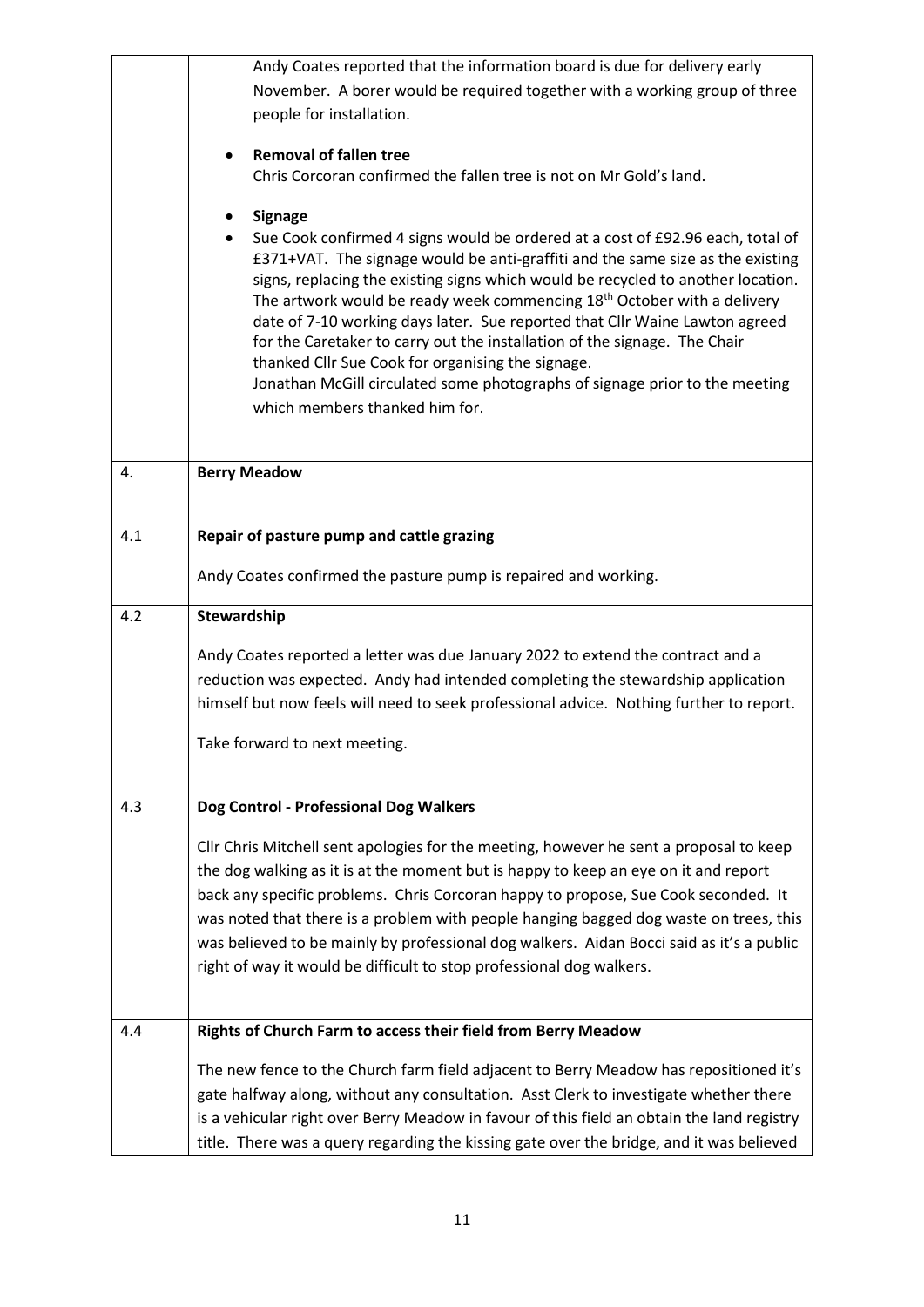|     | there had not been a vehicle gate in living memory.                                                                                                                                                                                                                                                                                                                                                                                                                                                                                                                                                                                             |
|-----|-------------------------------------------------------------------------------------------------------------------------------------------------------------------------------------------------------------------------------------------------------------------------------------------------------------------------------------------------------------------------------------------------------------------------------------------------------------------------------------------------------------------------------------------------------------------------------------------------------------------------------------------------|
| 4.5 | Repayment of loan now completed so Berry Meadow is now debt free<br>Great news that Berry Meadow is now debt free. This was paid for out of the<br>stewardship and SPS with no cost to the Parish Council.                                                                                                                                                                                                                                                                                                                                                                                                                                      |
| 5.  | <b>The Meads</b>                                                                                                                                                                                                                                                                                                                                                                                                                                                                                                                                                                                                                                |
| 5.1 | <b>Grazing</b><br>There is currently no grazing on The Meads as it is not secure until the kissing gates are<br>replaced.                                                                                                                                                                                                                                                                                                                                                                                                                                                                                                                       |
| 5.2 | Fencing of NW boundary in addition to towpath gates                                                                                                                                                                                                                                                                                                                                                                                                                                                                                                                                                                                             |
|     | The report of Jack Davidson for SDNPA outlines the same 4 issues as Twyford including<br>kissing gates, fencing and steps.                                                                                                                                                                                                                                                                                                                                                                                                                                                                                                                      |
|     | The discussions focussed on other kissing gates:                                                                                                                                                                                                                                                                                                                                                                                                                                                                                                                                                                                                |
|     | Andy Cook said a sturdy fence would be needed either side of the kissing gates to<br>prevent cyclists avoiding the gates by breaking down the fences. Jonathan McGill<br>confirmed the kissing gates would cost c£500 each plus £90 delivery. It was believed<br>that there might be a 25% contribution from Hampshire Rights of Way, and it would be<br>worth informing them that they need to be replaced due to vandalism (Asst Clerk to<br>write).                                                                                                                                                                                          |
|     | It was estimated the gates would cost £1500 for both which would include supply,<br>delivery, labour and materials to repair the surrounding structure. Chris Corcoran<br>would write to his contact in the consents section of the Environmental Agency to<br>check if consent is needed. He is to stress that they are replacements and provide<br>them with details of the gates. It was noted that kissing gates further down the<br>towpath are also of steel construction. Members were unanimous that the aim was to<br>discourage access to cyclists as it is a public footpath, and important to ensure the<br>fence is sturdy enough. |
|     | Cllr Tony Bronk expressed concern over the fencing, as nettles would make access<br>difficult for buggies, so important not to make the path narrow. Jonathan felt that a<br>fence would make it difficult to control the brambles.                                                                                                                                                                                                                                                                                                                                                                                                             |
|     | Chris Corcoran said he is to have a meeting with Jack Glaysher, the SDNPA Assistant<br>Ranger, to discuss the Davidson report, available funds, assist with the implementation<br>of recommendations and to consider actions after the meeting. This is likely to focus<br>on the repair of the paths around the lock. See Item 6.3 below.                                                                                                                                                                                                                                                                                                      |
| 5.3 | <b>Working Party</b>                                                                                                                                                                                                                                                                                                                                                                                                                                                                                                                                                                                                                            |
|     | Cllrs Sue Cook, Tony Bronk and Steve Pullen happy to help.                                                                                                                                                                                                                                                                                                                                                                                                                                                                                                                                                                                      |
| 6.  | The Locks and Towpath                                                                                                                                                                                                                                                                                                                                                                                                                                                                                                                                                                                                                           |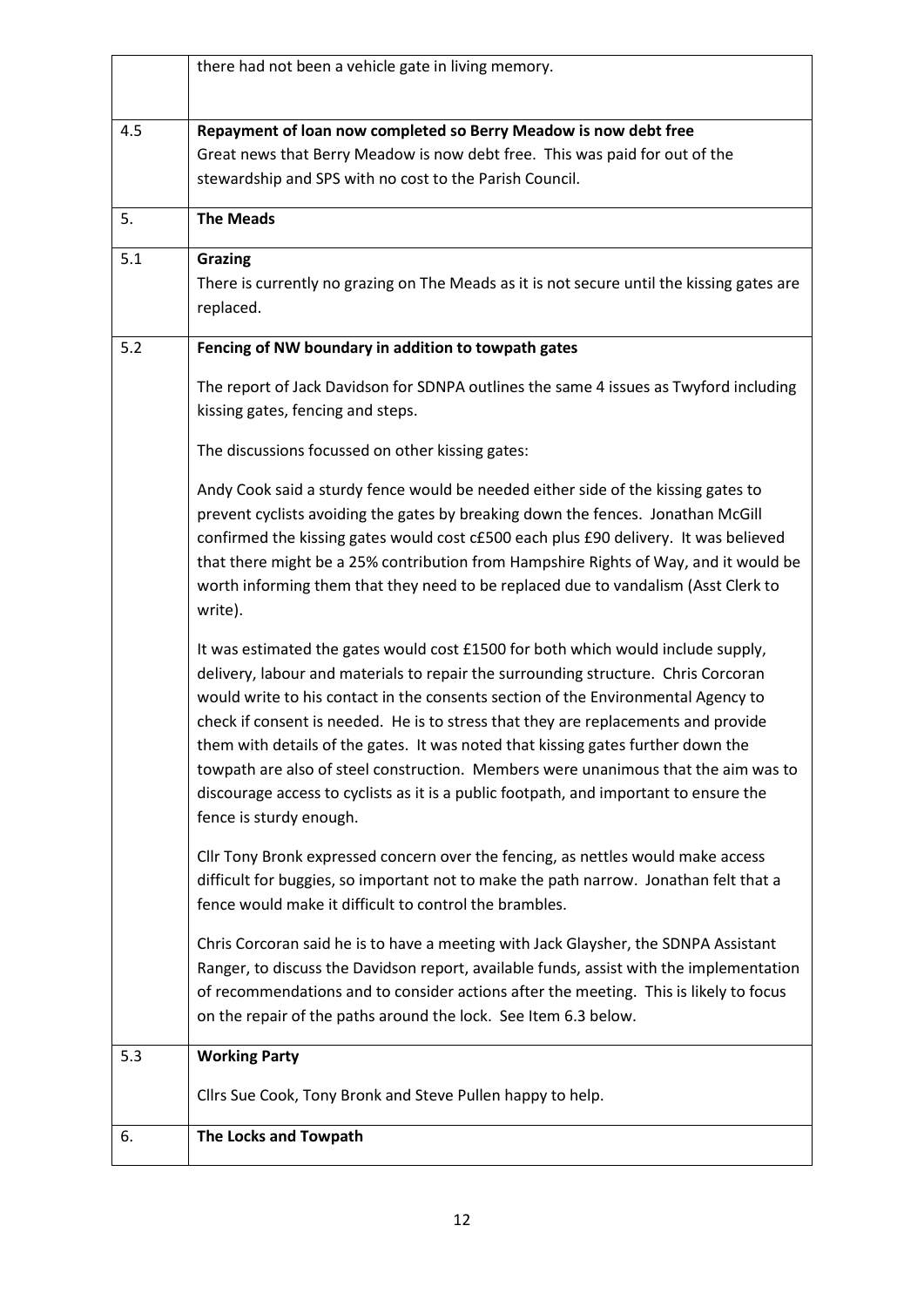| 6.1 | <b>Replacement of kissing gates, progress</b>                                                                                                                              |
|-----|----------------------------------------------------------------------------------------------------------------------------------------------------------------------------|
|     | Discussed at 5.2 and below.                                                                                                                                                |
| 6.3 | Offer of Funding for lock surrounds from SDNPA: proposed meeting (see email                                                                                                |
|     | attached to Agenda; sum c£2,000 and would probably need some match funding)                                                                                                |
|     | SDNPA A meeting is being arranged with HCC/Environment Agency and TPC. Cllr Sue                                                                                            |
|     | Cook queried progress on the HCC repair of the towpath above Shawford Mill. Asst                                                                                           |
|     | Clerk to find out who the contact is and pass to Sue Cook. Helen Barber is the No 2 to                                                                                     |
|     | Alison Perry, both have now moved to other jobs. helen.barber@hants.gov.uk                                                                                                 |
| 6.4 | Report by South Downs National Park Ranger (documents circulated 26/8/2021)                                                                                                |
|     | Bring forward to next meeting.                                                                                                                                             |
| 6.5 | Ownership of Towpath and adjacent land from the Meads to Shawford Mill                                                                                                     |
|     | A tree fell over the footpath to the navigation. Chris Corcoran wrote to Mr Gold to find                                                                                   |
|     | out if he owned that strip of land and he doesn't. Asst Clerk to ascertain the ownership                                                                                   |
|     | of the footpath, trees and half of the river from below TPC's land and the Mill via Land                                                                                   |
|     | Registry; Chris Corcoran believes it to be Shawford Park Estate.                                                                                                           |
| 6.6 | £5,000 bequest, update if any                                                                                                                                              |
|     | Assistant Clerk gained information from the Clerk that the bequest is expected                                                                                             |
|     | sometime during November. This money is to be spent on bench(s) and surrounds,                                                                                             |
|     | suggested one by the lock and one by the stones. Cllr Sue Cook suggested something                                                                                         |
|     | similar to the bench at Northfields might be considered. Jonathan McGill suggested a<br>stone bench, Cllr Steve Pullen supported this idea and for a bench to be engraved. |
|     | Members were asked to look for ideas taking photographs and bring to next meeting.                                                                                         |
|     | Situation of benches also to be considered.                                                                                                                                |
| 6.7 | Fishing Rights: Existing controls, protocols and poaching                                                                                                                  |
|     |                                                                                                                                                                            |
|     | Aidan Bocci concerned at the general health of the fish and that there are no adult fish,<br>also no other wildlife such as water voles.                                   |
|     |                                                                                                                                                                            |
|     | It was resolved to recommend to Full Parish Council that it withdraws permission to<br>fish. Proposed by Aidan Bocci, seconded by Cllr Sue Cook and Jonathan McGill.       |
|     |                                                                                                                                                                            |
|     | The Meads website also needs updating with new contact names etc; Cllr Steve Pullen<br>agreed to update.                                                                   |
|     |                                                                                                                                                                            |
| 7.  | Budget. Approx £2940 available for remainder of 2021/22; possible expenditure as<br>follows:                                                                               |
|     |                                                                                                                                                                            |
|     | Gates - allow £1500<br>$1_{-}$                                                                                                                                             |
|     | 2. Fence - £371<br>3. Signage (borer for Andy and use of TPC handyman, say £100)                                                                                           |
|     | 4. Footpaths around the locks                                                                                                                                              |
|     | Tree planting<br>5.                                                                                                                                                        |
|     | 6.                                                                                                                                                                         |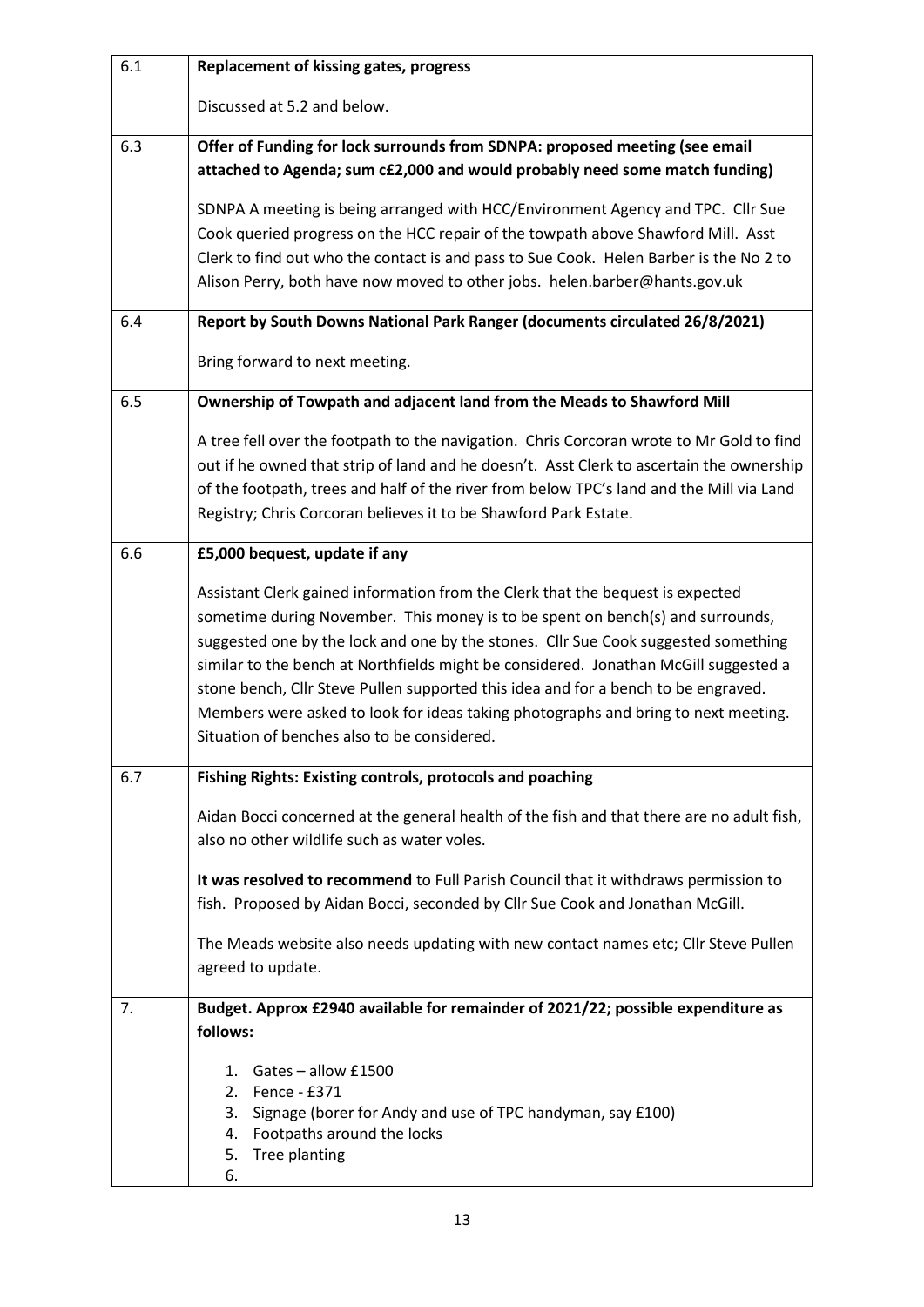|    | Remainder of £1k to spend; to be reviewed at next meeting. Suggested money could<br>be spent on further work around the locks, bench initiative, lifting/replacement of<br>stones in memorial of David Easton, tree planting on the boundary of Berry Meadow<br>(consideration needs to be given to if they should be planted on the verge or in Berry<br>Meadow). Jonathan McGill reminded members that he has several oak saplings<br>though Chris Corcoran suggested trees of a more mature size of tree, eg elms. Aidan<br>Bocci said it would be unhealthy to maintain a tree so would be more appropriate to |
|----|--------------------------------------------------------------------------------------------------------------------------------------------------------------------------------------------------------------------------------------------------------------------------------------------------------------------------------------------------------------------------------------------------------------------------------------------------------------------------------------------------------------------------------------------------------------------------------------------------------------------|
|    | plant where no maintenance would be required.                                                                                                                                                                                                                                                                                                                                                                                                                                                                                                                                                                      |
| 8. | <b>Enhancement</b><br><b>Review of Objectives</b><br>Ecology, eg restoration of ditches                                                                                                                                                                                                                                                                                                                                                                                                                                                                                                                            |
|    | Enhancement of landscape, eg tree planning adjacent Shawford Road                                                                                                                                                                                                                                                                                                                                                                                                                                                                                                                                                  |
|    | Bring to next meeting.                                                                                                                                                                                                                                                                                                                                                                                                                                                                                                                                                                                             |
| 9. | Use of Farm for education<br>There is a Sparsholt teacher living in the village who would welcome involvement. It<br>was noted that Cllr Christine Hill has taken education groups to the farm. It was agreed<br>that Chris Corcoran would invite the teacher to join the Committee.                                                                                                                                                                                                                                                                                                                               |
| 10 | Items for next meeting<br>Next meeting to be arranged for January 2022.                                                                                                                                                                                                                                                                                                                                                                                                                                                                                                                                            |